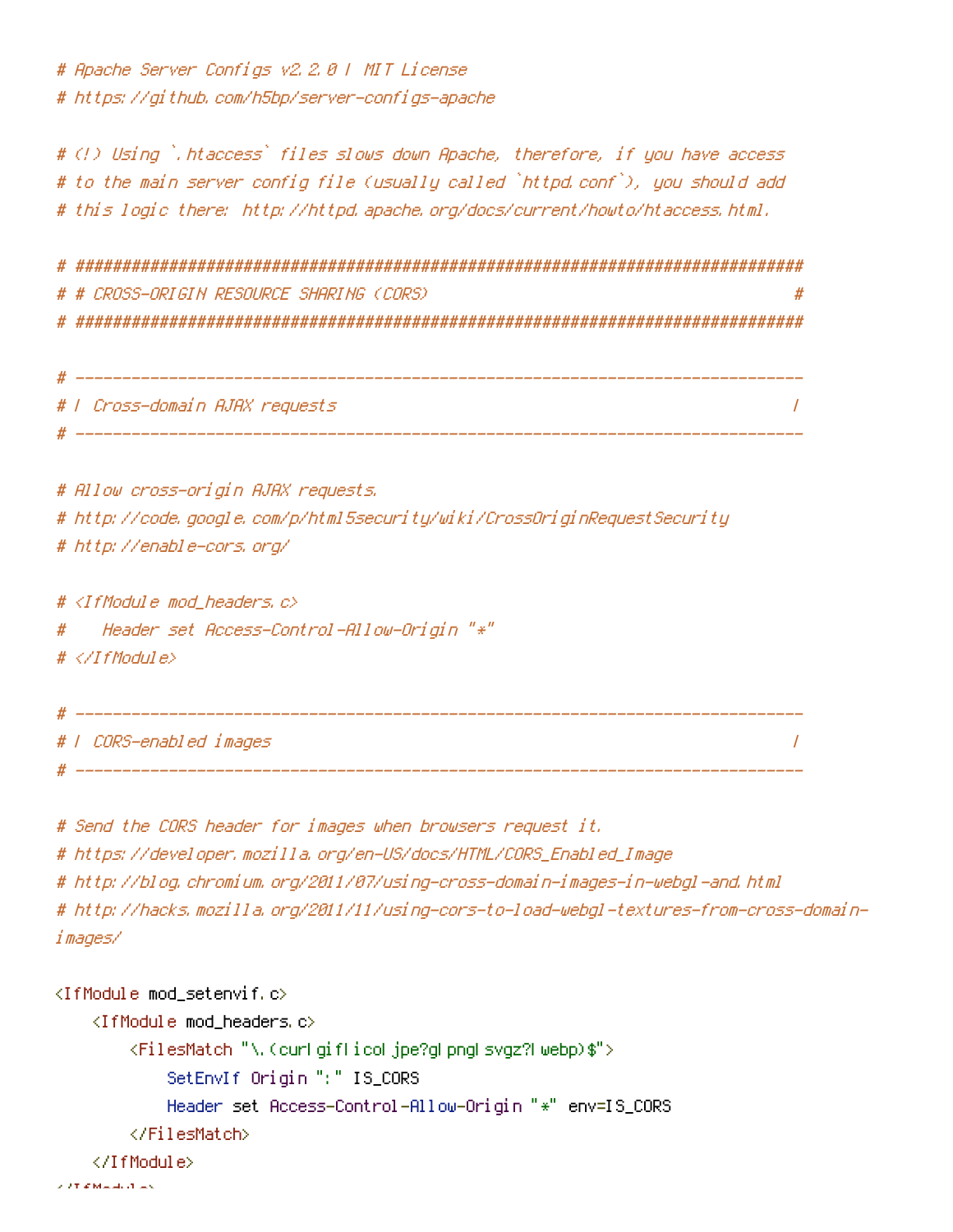| * | ___                  |
|---|----------------------|
|   | #   Web fonts access |
|   |                      |

# Allow access to web fonts from all domains.

```
<IfModule mod_headers.c>
    <FilesMatch "\.(eotLotfLttEcfILwoff)$">
        Header set Access-Control-Allow-Origin "*"
    </FilesMatch>
</IfModule>
```

```
# # ERRORS
     #
```

```
#
 _____________________
# 1 404 error prevention for non-existing redirected folders.
                                                                                         \prime
```

```
# Prevent Apache from returning a 404 error as the result of a rewrite
# when the directory with the same name does not exist.
# http://httpd.apache.org/docs/current/content-negotiation.html#multiviews
# http://www.webmasterworld.com/apache/3808792.htm
```
Options -MultiViews

| # |                                   |  |
|---|-----------------------------------|--|
|   | #   Custom error messages / pages |  |
|   |                                   |  |

# Customize what Apache returns to the client in case of an error. # http://httpd.apache.org/docs/current/mod/core.html#errordocument

# ErrorDocument 404 /404.html

| # # INTERNET EXPLORER |  |
|-----------------------|--|
|                       |  |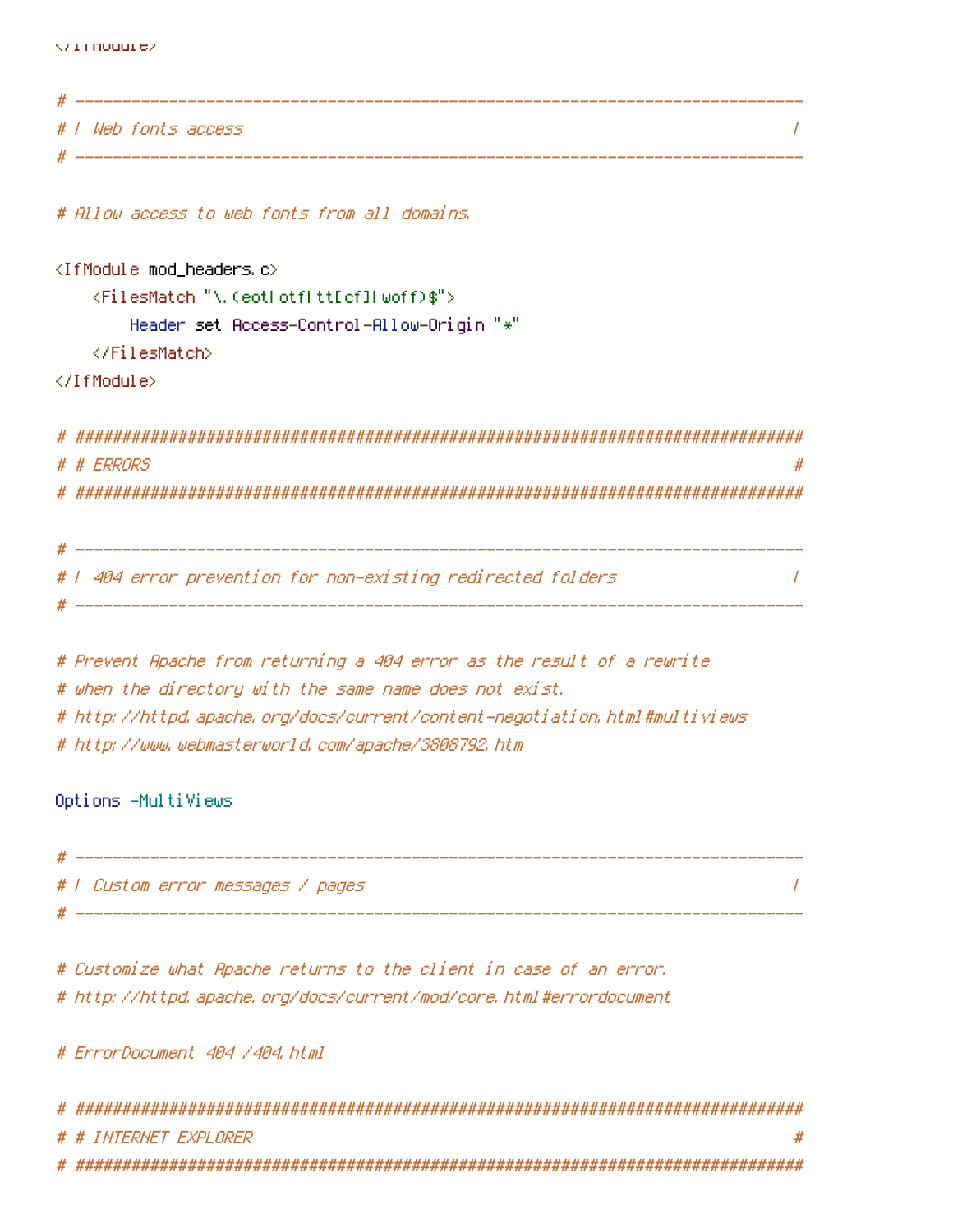# | Better website experience

# Force Internet Explorer to render pages in the highest available mode # in the various cases when it may not. # http://hsivonen.iki.fi/doctype/ie-mode.pdf <IfModule mod\_headers.c> Header set X-UA-Compatible "IE=edge" # `mod\_headers` cannot match based on the content-type, however, this # header should be send only for HTML pages and not for the other resources <FilesMatch "\.(appcacheLatomLcrxLcssLcurLeotLf4Eabpv]LflvLgifLhtcLicoLjpe? glijslijson(1d)? Im4EavIImanifestImapLmp4LoexLogEagvILopusLotfLpdfLpngLrdfLrssLsafariextzLsvgz? IswflttEcfIlvcflvttLwebappLwebEmpILwoffLxmILxpi)\$"> Header unset X-UA-Compatible </FilesMatch> </IfModule> # | Cookie setting from iframes  $\prime$ 

 $\sqrt{ }$ 

# Allow cookies to be set from iframes in Internet Explorer. # http://msdn.microsoft.com/en-us/library/ms537343.aspx # http://www.w3.org/TR/2000/CR-P3P-20001215/

# <IfModule mod\_headers, c> Header set P3P "policyref=\"/w3c/p3p.xml\", CP=\"IDC DSP COR ADM DEVi TAIi PSA PSD # IVAI IVDI CONI HIS OUR IND CNT\""  $# \triangle$ /IfModule>

| # # MIME TYPES AND ENCODING         |
|-------------------------------------|
|                                     |
|                                     |
|                                     |
| #   Proper MIME types for all files |
|                                     |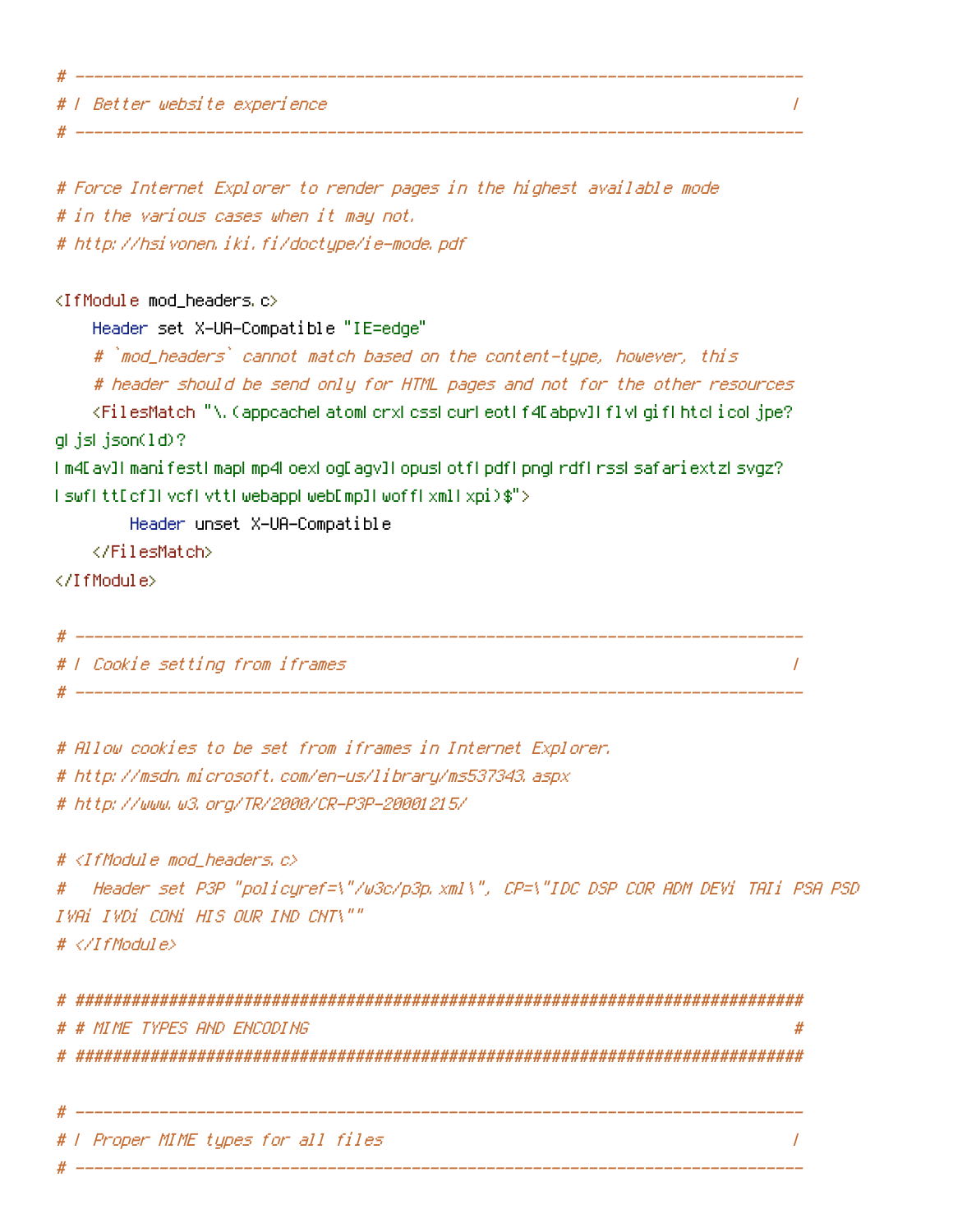## $\langle$ IfModule mod\_mime.c>

| # Audio                                          |                 |
|--------------------------------------------------|-----------------|
| AddType audio/mp4                                | m4a f4a f4b     |
| AddType audio/ogg                                | oga ogg opus    |
| # Data interchange                               |                 |
| AddType application/json                         | json map        |
| AddType application/ld+json                      | jsonld          |
| # JavaScript                                     |                 |
| # Normalize to standard type.                    |                 |
| # http://tools.ietf.org/html/rfc4329#section-7.2 |                 |
| AddType application/javascript                   | js              |
| # Video                                          |                 |
| AddType video/mp4                                | f4v f4p m4v mp4 |
| AddType video/ogg                                | ogv             |
| AddType video/webm                               | webm            |
| AddTupe video/x-flv                              | f1v             |
| # Web fonts                                      |                 |
| AddType application/font-woff                    | woff            |
| AddType application/vnd.ms-fontobject            | eot             |
|                                                  |                 |

# Browsers usually ignore the font MIME types and simply sniff the bytes # to figure out the font type. # http://mimesniff.spec.whatwg.org/#matching-a-font-type-pattern

# Chrome however, shows a warning if any other MIME types are used for # the following fonts.

**SVgz** 

| AddType application/x-font-ttf | tte ttf |
|--------------------------------|---------|
| AddType font/opentype          | int f   |

| AddType | image/svq+xml                                         |  |  |  |  | svqz |
|---------|-------------------------------------------------------|--|--|--|--|------|
|         | # https://twitter.com/FontSquirrel/status/14855840545 |  |  |  |  |      |
|         | # Make SVGZ fonts work on the iPad.                   |  |  |  |  |      |

AddEncoding gzip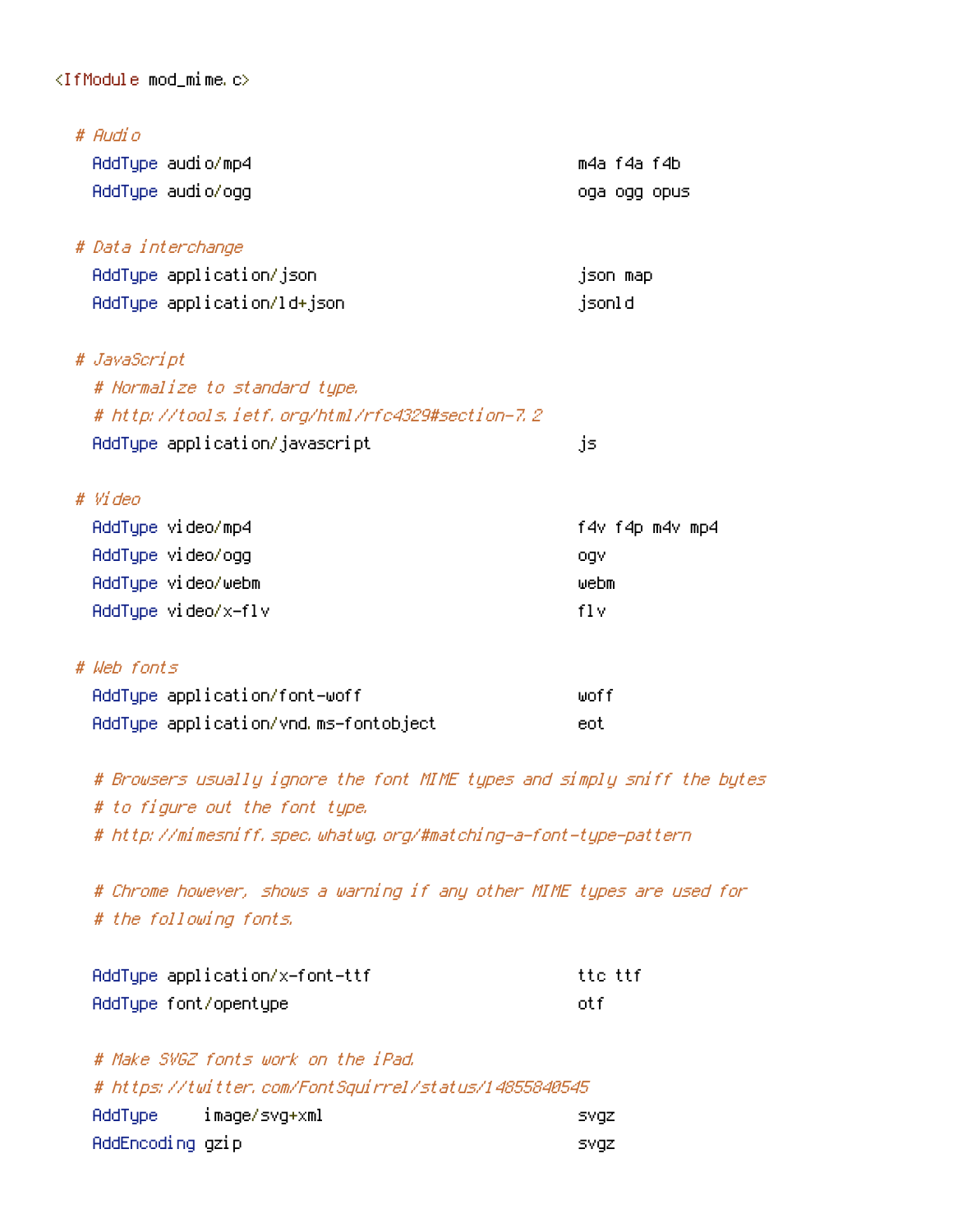|  | AddTupe application/octet-stream            | safariextz        |  |
|--|---------------------------------------------|-------------------|--|
|  | AddType application/x-chrome-extension      | crx.              |  |
|  | AddTupe application/x-opera-extension       | oex.              |  |
|  | AddType application/x-web-app-manifest+json | webapp            |  |
|  | AddType application/x-xpinstall             | xpi               |  |
|  | AddType application/xml                     | atom rdf rss xml  |  |
|  | AddType image/webp                          | Webp              |  |
|  | AddType image/x-icon                        | cur.              |  |
|  | AddType text/cache-manifest                 | appcache manifest |  |
|  | AddTupe text/vtt                            | vtt               |  |
|  | AddTupe text/x-component                    | htc               |  |
|  | AddTupe text/x-vcard                        | vcf               |  |

</IfModule>

# Other

| -# |                    |
|----|--------------------|
|    | #   UTF-8 encoding |
| #  |                    |

```
# Use UTF-8 encoding for anything served as `text/html` or `text/plain`.
AddDefaultCharset utf-8
```
## # Force UTF-8 for certain file formats,

<IfModule mod\_mime.c>

```
AddCharset utf-8 .atom .css .js .json .jsonld .rss .vtt .webapp .xml
</IfModule>
```

| # # URL REWRITES | # |
|------------------|---|
|                  |   |
|                  |   |

| # |                           |
|---|---------------------------|
|   | # <i>I Rewrite engine</i> |
|   |                           |

# Turn on the rewrite engine and enable the `FollowSymLinks` option (this is # necessary in order for the following directives to work).

# If your web host doesn't allow the `FollowSymlinks` option, you may need to # comment it out and use `Options +SymLinksIfOwnerMatch`, but be aware of the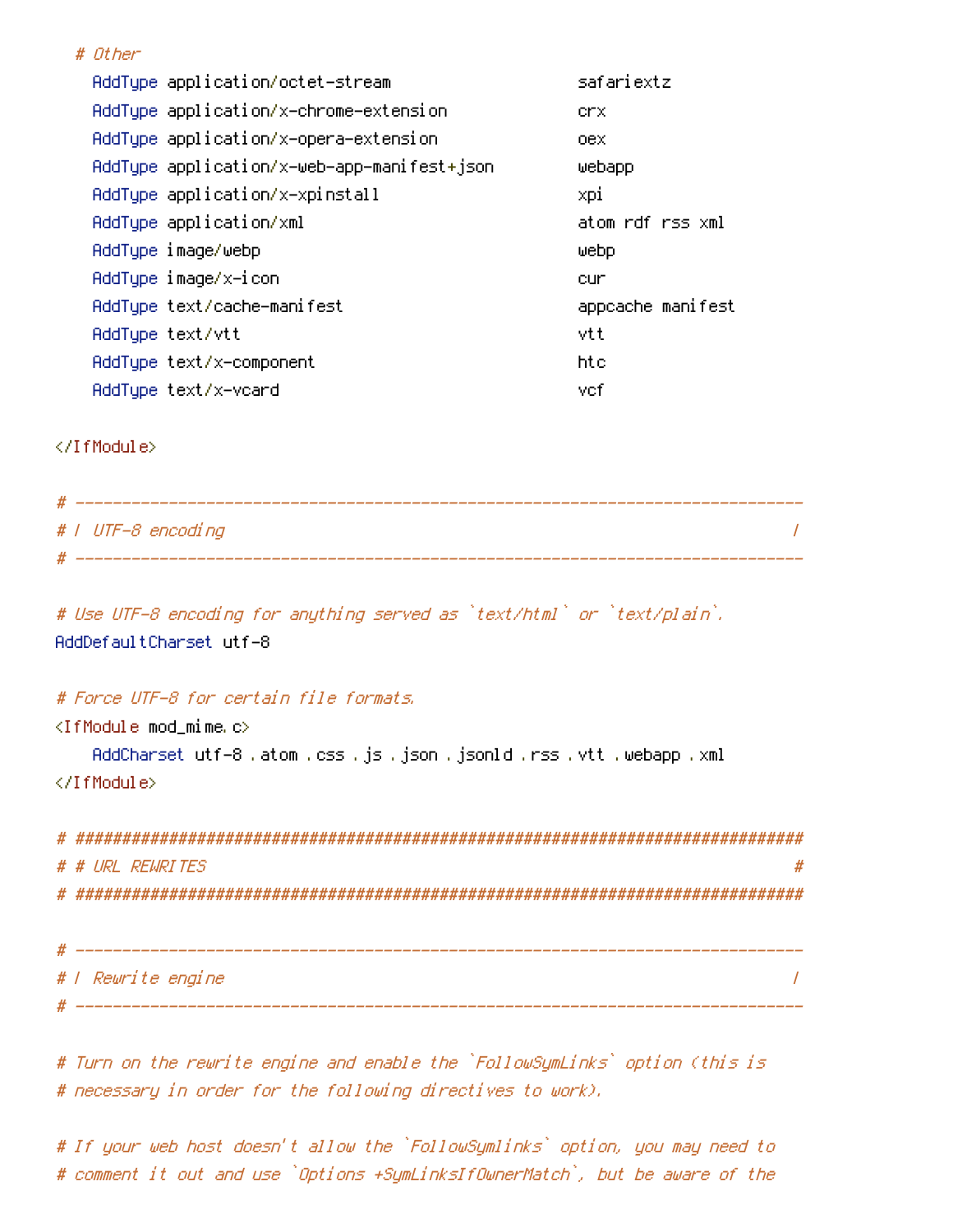# performance impact.

# http://httpd.apache.org/docs/current/misc/perf-tuning.html#symlinks

# Also, some cloud hosting services require `RewriteBase` to be set. # http://www.rackspace.com/knowledge\_center/frequently-asked-question/why-is-mod-rewritenot-working-on-my-site

<IfModule mod\_rewrite.c> Options +FollowSymlinks # Options +SymLinksIfOwnerMatch RewriteEngine On # RewriteBase / RewriteBase /sarahroche/ RewriteRule  $\hat{}$  index\, php\$ - [L] RewriteCond %(REQUEST\_FILENAME) !- f RewriteCond %(REQUEST\_FILENAME) !-d RewriteRule . /sarahroche/index.php [L] </IfModule>

# F Suppressing / Forcing the `www.` at the beginning of URLs

 $\prime$ 

# The same content should never be available under two different URLs, # especially not with and without `www.` at the beginning. This can cause # SEO problems (duplicate content), and therefore, you should choose one # of the alternatives and redirect the other one.

# By default `Option 1` (no `www.`) is activated. # http://no-www.org/faq.php?q=class\_b

# If you would prefer to use `Option 2`, just comment out all the lines # from `Option 1` and uncomment the ones from `Option 2`.

# IMPORTANT: NEVER USE BOTH RULES AT THE SAME TIME!

# Option 1: rewrite www.example.com → example.com

<IfModule mod\_rewrite.c>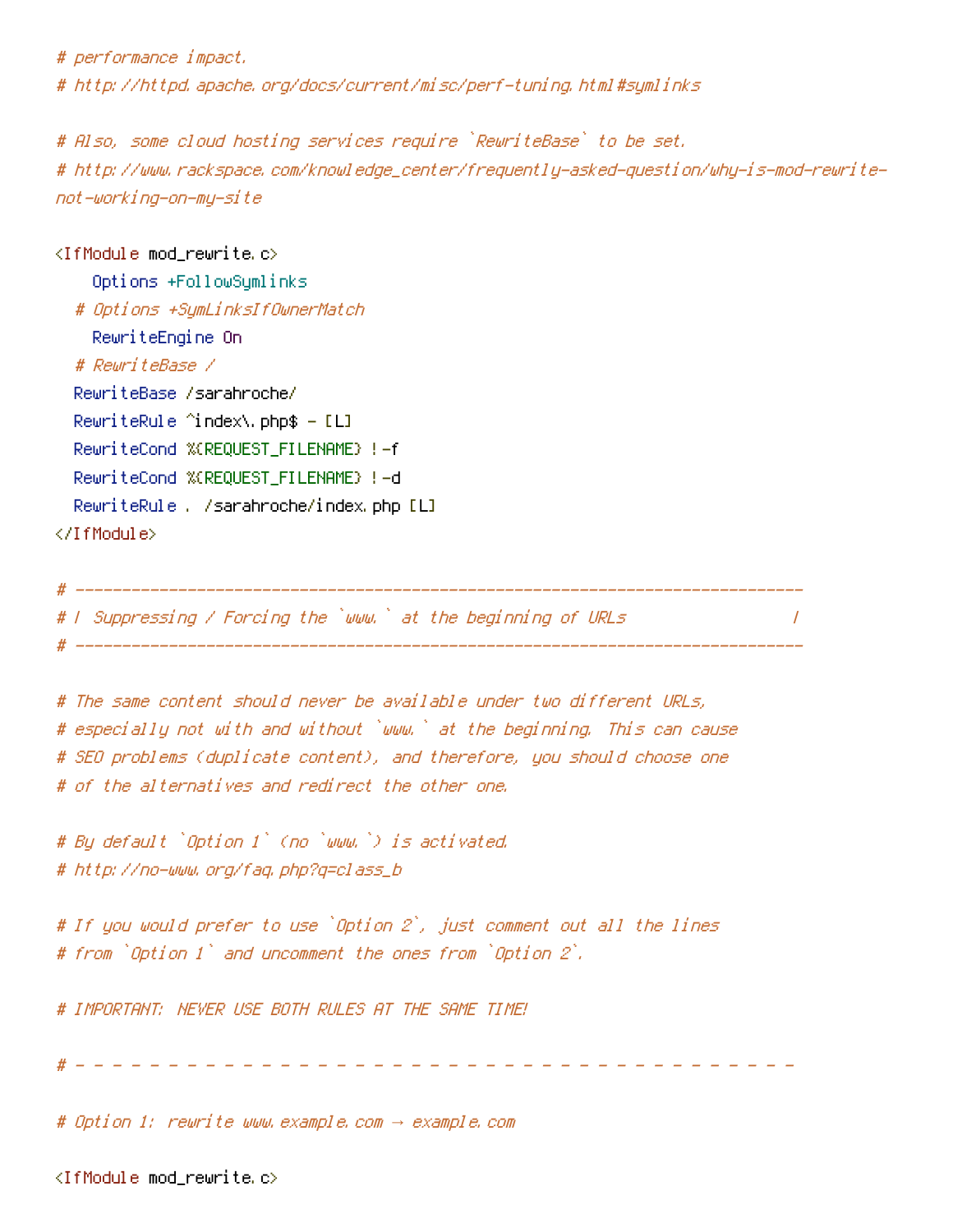```
RewriteCond %(HTTPS) != on
RewriteCond %(HTTP HOST) ^www\.(.+)$ [NC]
RewriteRule ^ http://%1%(REQUEST_URI} [R=301,L]
```
</TfModule>

# Option 2: rewrite example.com -> www.example.com

# Be aware that the following might not be a good idea if you use "real" # subdomains for certain parts of your website.

#  $\langle$ IfModule mod rewrite.c>

- RewriteCood %(HTTPS) !=on  $\boldsymbol{\#}$
- ReuriteCond %CHTTP HOST} ! ^www\, [NC] #
- ReuriteCond %CSERVER\_ADDR} |=127.8.8.1 #
- $#$ ReuriteCond %(SERVER ADDR)  $l =: 1$
- #

 $# \triangle$ /TfModule>

| # # SECURITY     |  |
|------------------|--|
|                  |  |
|                  |  |
|                  |  |
| #   Clickjacking |  |
|                  |  |

# Protect website against clickjacking.

# The example below sends the `X-Frame-Options` response header with the value # `DENY`, informing browsers not to display the web page content in any frame.

# This might not be the best setting for everyone. You should read about the # other two possible values for `X-Frame-Options`; `SAMEORIGIN` & `ALLOW-FROM`, # http://tools.ietf.org/html/rfc7034#section-2.1

# Keep in mind that while you could send the `X-Frame-Options` header for all # of your site's pages, this has the potential downside that it forbids even # non-malicious framing of your content (e.g.: when users visit your site using # a Google Image Search results page).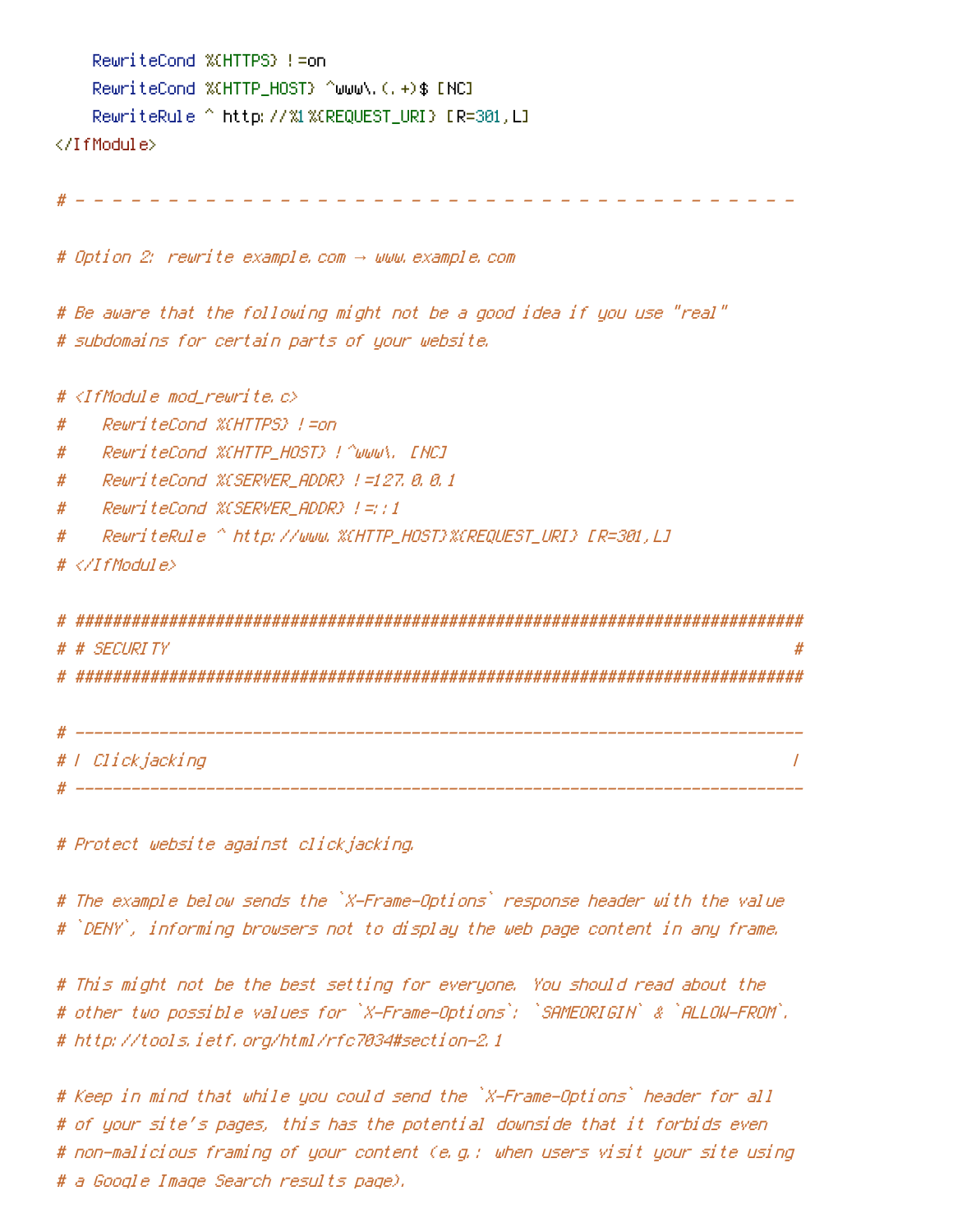# Nonetheless, you should ensure that you send the `X-Frame-Options` header for # all pages that allow a user to make a state changing operation (e.g. pages # that contain one-click purchase links, checkout or bank-transfer confirmation # pages, pages that make permanent configuration changes, etc.),

# Sending the `X-Frame-Options` header can also protect your website against # more than just clickjacking attacks: https://cure53.de/xfo-clickjacking.pdf.

# http://tools.ietf.org/html/rfc7034 # http://blogs.msdn.com/b/ieinternals/archive/2010/03/30/combating-clickjacking-with-xframe-options, aspx # https://www.owasp.org/index.php/Clickjacking

# <IfModule mod headers, c>

Header set X-Frame-Options "DENY" #

<FilesMatch "\, (appcacheLatomLcrxLcssLcurLeotLf4EabpvILf1vLgifLhtcLicoLjpe?  $#$ gl jsl json(1d)?

I m4EavJI manifestI mapI mp4LoexLogEagvJI opusLotfLpdfLpngLrdfLrssLsafariextzLsvgz? I swfItt[cf]IvcfIvttIwebappIweb[mp]IwoffIxmlIxpi)\$">

 $#$ Header unset X-Frame-Options

</FilesMatch>  $#$ 

 $# <$ /IfModule>

# F Content Security Policy (CSP)  $\prime$ 

# Mitigate the risk of cross-site scripting and other content-injection attacks.

# This can be done by setting a `Content Security Policy` which whitelists # trusted sources of content for your website.

# The example header below allows ONLY scripts that are loaded from the current # site's origin (no inline scripts, no CDN, etc). This almost certainly won't # work as-is for your site!

# For more details on how to craft a reasonable policy for your site, read: # http://html5rocks.com/en/tutorials/security/content-security-policy (or the # specification: http://w3.org/TR/CSP). Also, to make things easier, you can # use an online CSP header generator such as: http://cspisawesome.com/.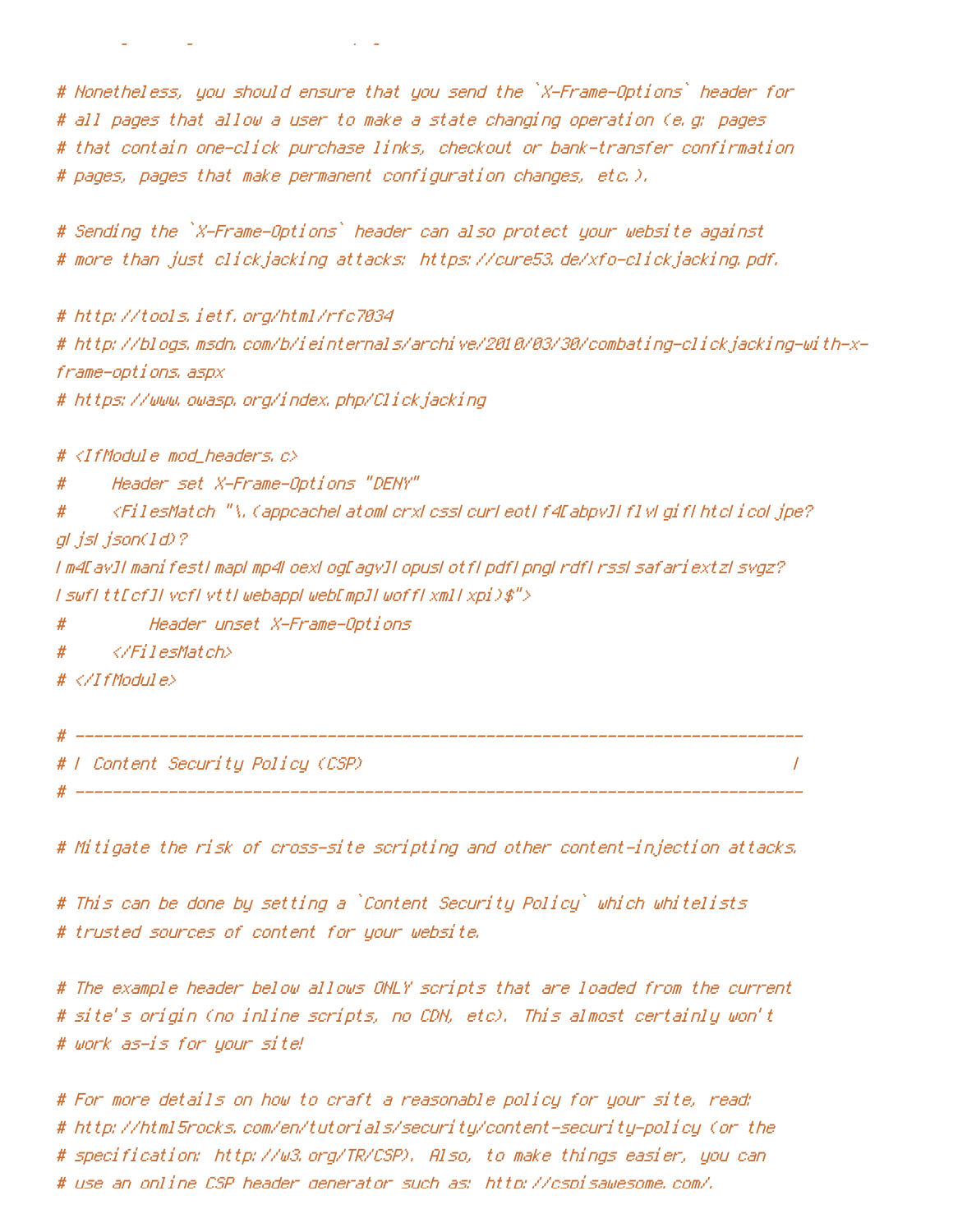# <IfModule mod\_headers, c> Header set Content-Security-Policy "script-src 'self'; object-src 'self'" # # <FilesMatch "\, (appcacheLatomLcrxLcssLcurLeotLf4Eabpv]FflvLgifLhtcLicoLjpe? gl jsl json(1d)? I m4EavJI manifestI mapI mp4LoexLogEagvJI opusLotfLpdfLpngLrdfLrssLsafariextzLsvgz? I swfItt[cf]IvcfIvttIwebappIweb[mp]IwoffIxmlIxpi)\$"> Header unset Content-Security-Policy # </FilesMatch> #  $# \langle \angle If$ Module $\rangle$ 

garan wasa wasan wan cinaapina wapawasanan wann

| # |                 |
|---|-----------------|
|   | #   File access |
| # |                 |

# Block access to directories without a default document.

# You should leave the following uncommented, as you shouldn't allow anyone to # surf through every directory on your server (which may includes rather private # places such as the CMS's directories).

<IfModule mod\_autoindex.c> Options -Indexes </IfModule>

and a state of the state of the state of the state of the state of the state of the state of the state of the state of the state of the state of the state of the state of the state of the state of the state of the state of

# Block access to hidden files and directories. # This includes directories used by version control systems such as Git and SVN.

```
<IfModule mod_rewrite.c>
    RewriteCond %(SCRIPT_FILENAME) -d [OR]
    RewriteCond %(SCRIPT_FILENAME) -f
    RewriteRule "(^\cap)\." = [F]
```
</IfModule>

----------------------------------

# Block access to files that can expose sensitive information.

# By default, block access to backup and source files that may be left by some # faxt aditors and can nose a security risk when anyone has access to them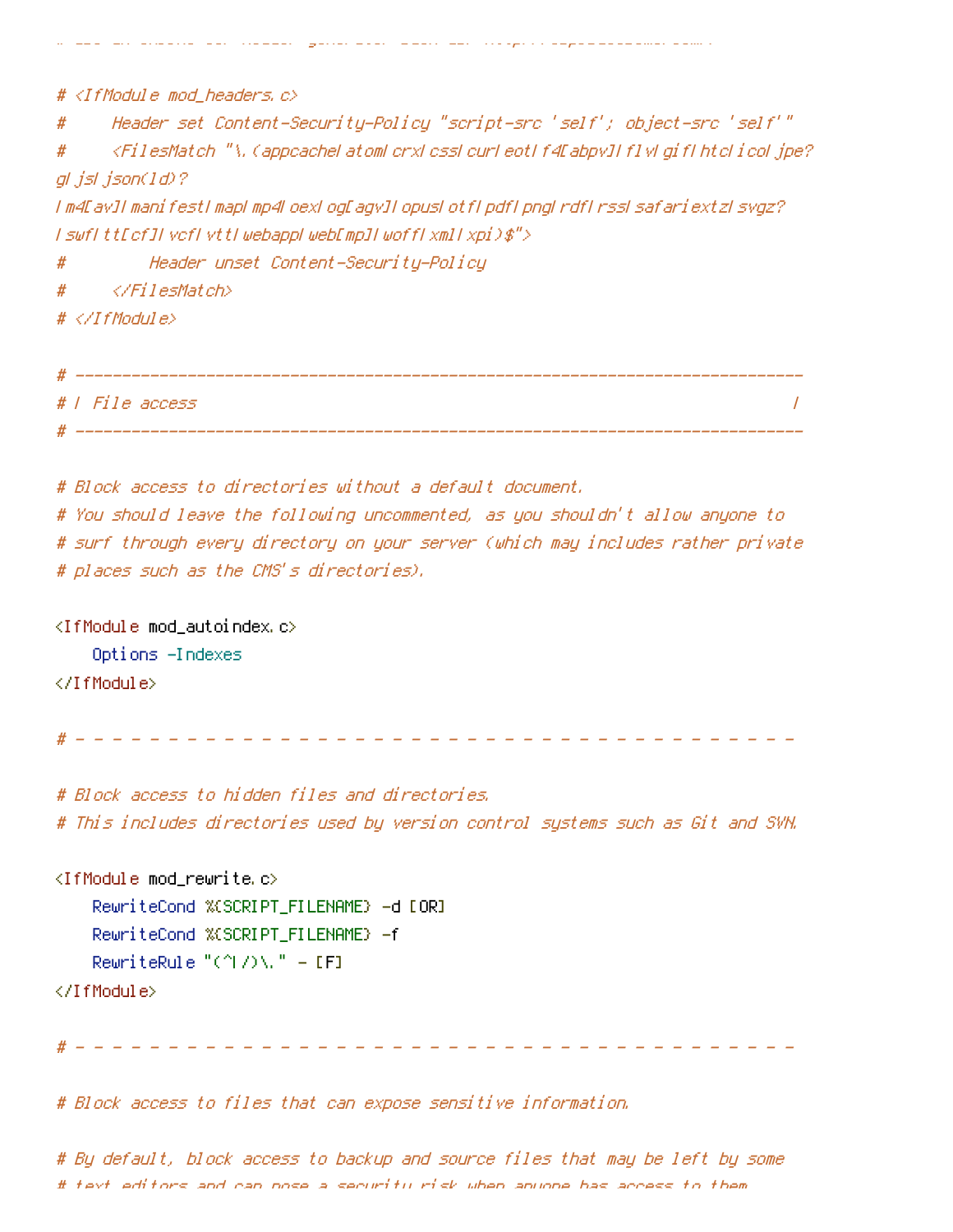itext eurture and can poec a security risk when angune has access to them

# http://feross.org/cmsploit/

# IMPORTANT: Update the `<FilesMatch>` regular expression from below to include # any files that might end up on your production server and can expose sensitive # information about your website. These files may include: configuration files, # files that contain metadata about the project (e.g.: project dependencies), # build scripts, etc.,

<FilesMatch "(^#, \*#| \, (bak| config| dist| fla| in[ci]| log| psd| sh| sql| sw[op])| ")\$">

# Apache  $\langle 2, 3 \rangle$ <IfModule !mod\_authz\_core.c> Order allow, deny Deny from all Satisfy All </TifModule>

# Apache  $\geq$  2.3 <IfModule mod\_authz\_core.c> Require all denied </TifModule>

</FilesMatch>

 $\#$  ---------# | Reducing MIME type security risks  $\overline{1}$ 

# Prevent some browsers from MIME-sniffing the response.

# This reduces exposure to drive-by download attacks and cross-origin data # leaks, and should be left uncommented, especially if the web server is # serving user-uploaded content or content that could potentially be treated # as executable by the browser,

# http://www.slideshare.net/hasegawayosuke/owasp-hasegawa # http://blogs.msdn.com/b/ie/archive/2008/07/02/ie8-security-part-v-comprehensiveprotection, aspx # http://msdn.microsoft.com/en-us/library/ie/gg622941.aspx # http://mimesniff.spec.whatwg.org/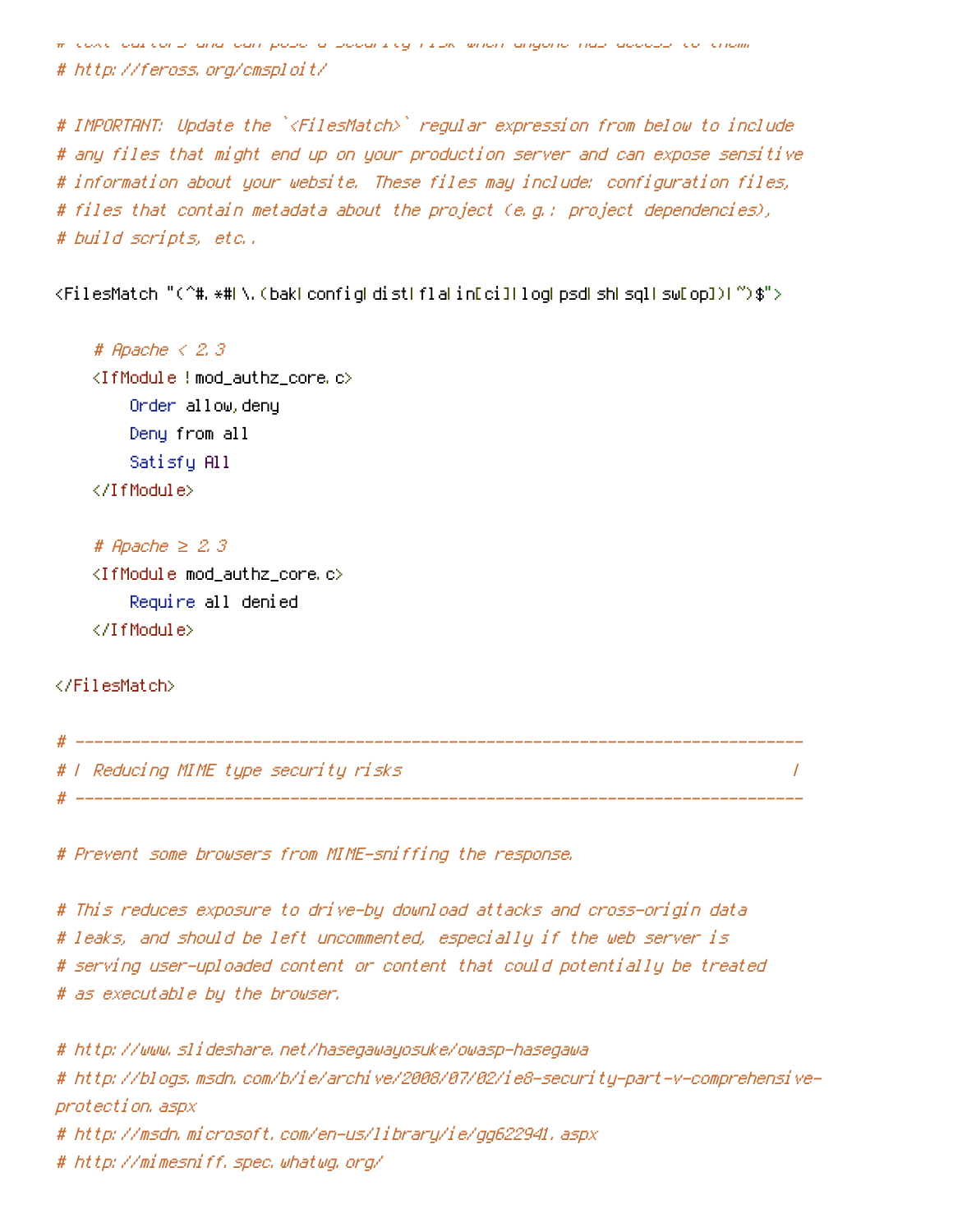```
\langleIfModule mod headers, c\rangleHeader set X-Content-Type-Options "nosniff"
</IfModule>
```

```
# ---------------
# T Reflected Cross-Site Scripting (XSS) attacks.
                                                                                \overline{I}_________________
# (1) Try to re-enable the Cross-Site Scripting (XSS) filter built into the
#most recent web browsers,
#
      The filter is usually enabled by default, but in some cases it may be
#
#disabled by the user. However, in Internet Explorer for example, it can
      be re-enabled just by sending the `X-XSS-Protection` header with the
#
      value of 1.
#
#
# (2) Prevent web browsers from rendering the web page if a potential reflected
      (a.k. a non-persistent) XSS attack is detected by the filter.
##
     Bu default, if the filter is enabled and browsers detect a reflected
#
     XSS attack, they will attempt to block the attack by making the smallest
#
     possible modifications to the returned web page.
#
#
#Unfortunately, in some browsers (e.g.: Internet Explorer), this default
     behavior may allow the XSS filter to be exploited, thereby, it's better
#to tell browsers to prevent the rendering of the page altogether, instead
#
     of attempting to modify it.
#
#
     http://hackademix.net/2009/11/21/ies-xss-filter-creates-xss-yulnerabilities
### IMPORTANT: Do not rely on the XSS filter to prevent XSS attacks! Ensure that
# you are taking all possible measures to prevent XSS attacks, the most obvious
# being: validating and sanitizing your site's inputs.
## http://blogs.msdn.com/b/ie/archive/2008/07/02/ie8-security-part-iv-the-xss-filter.aspx
# http://blogs.msdn.com/b/ieinternals/archive/2011/01/31/controlling-the-internet-
explorer-xss-filter-with-the-x-xss-protection-http-header, aspx
# https://www.owasp.org/index.php/Cross-site_Scripting_%28XSS%29
```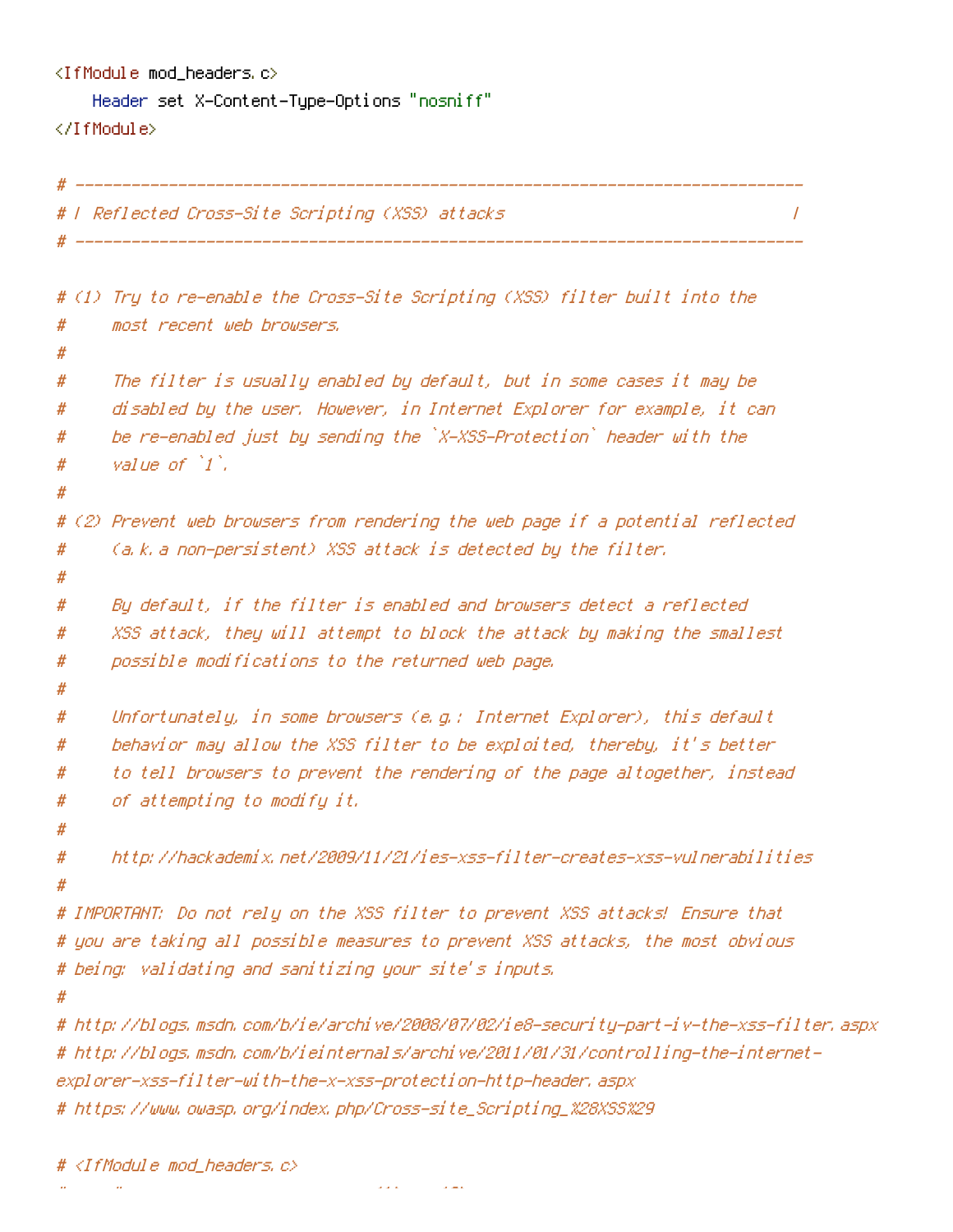#

 $#$ 

 $(1)$   $(2)$ 

# Header set X-XSS-Protection "1; mode=block"

<FilesMatch "\, (appeachelatomLerxLessLeurLeotLf4EabpvILf1vLgifLhtcLicoLjpe?) # gl jsl json(1d)? I m4EavII manifestI mapI mp4LoexLogEagvII opusLotfLpdfLpngLrdfLrssLsafariextzLsvgz? I swfItt[cf]IvcfIvttIwebappIweb[mp]IwoffIxmlIxpi)\$">

Header unset X-XSS-Protection #

</FilesMatch>  $#$ 

 $\#$  </IfModule>

# | Secure Sockets Layer (SSL) |  $\prime$ # ---------------------

# Rewrite secure requests properly in order to prevent SSL certificate warnings. # E.g.: prevent `https://www.example.com` when your certificate only allows # `https://secure.example.com`.

# <IfModule mod\_rewrite.c>

# 

RewriteRule ^ https://example-domain-please-change-me.com%CREQUEST\_URI} [R=301,L] #  $# \langle \angle If$ Module $\rangle$ 

# T HTTP Strict Transport Security (HSTS)  $\sqrt{ }$ 

# Force client-side SSL redirection.

# If a user types `example.com` in his browser, the above rule will redirect # him to the secure version of the site. That still leaves a window of # opportunity (the initial HTTP connection) for an attacker to downgrade or # redirect the request.

# The following header ensures that browser will ONLY connect to your server # via HTTPS, regardless of what the users type in the address bar.

# http://tools.ietf.org/html/draft-ietf-websec-strict-transport-sec-14#section-6.1 # http://www.html5rocks.com/en/tutorials/security/transport-layer-security/

# IMPORTANT: Remove the `includeSubDomains` optional directive if the subdomains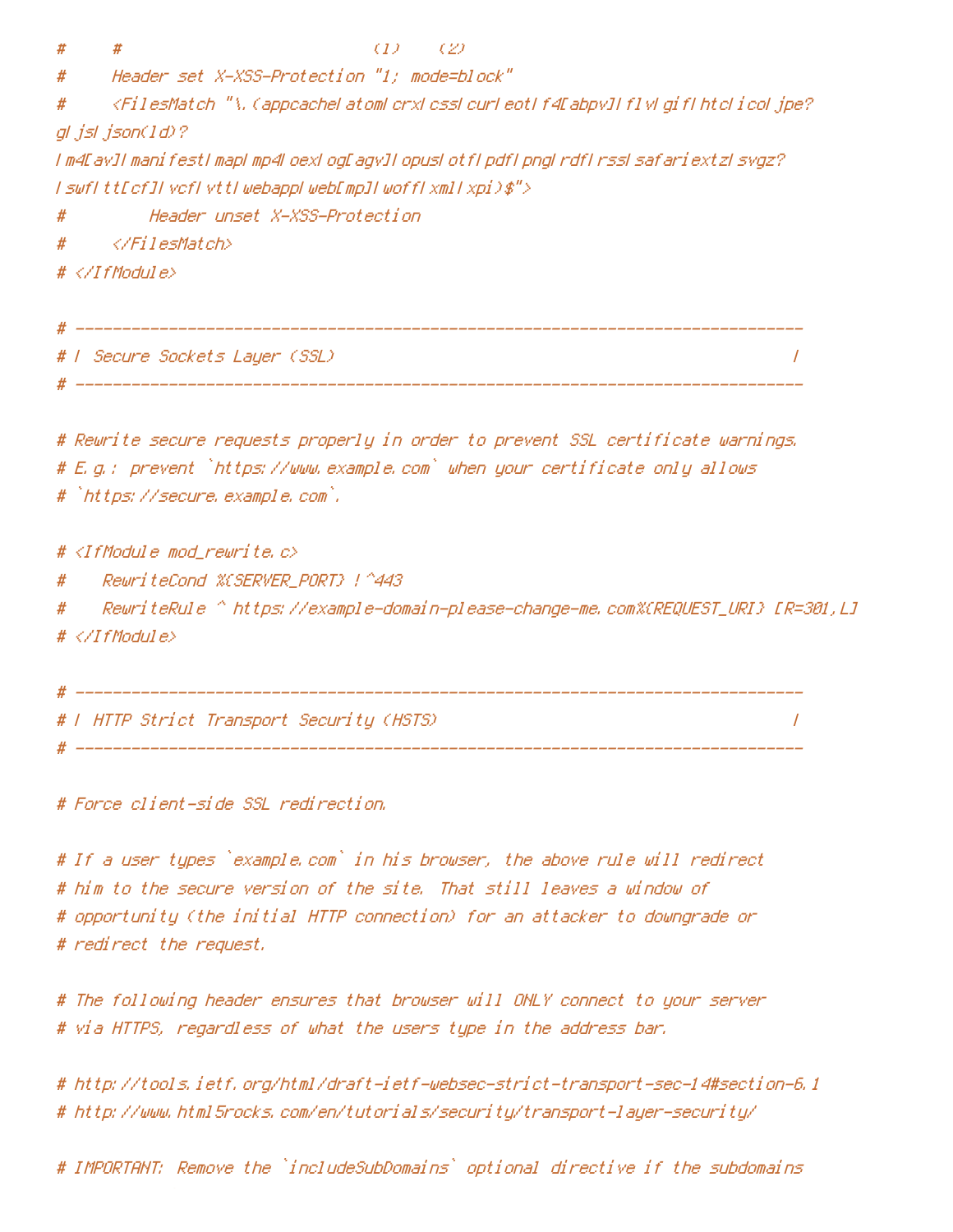# are not using HTTPS.

#  $\langle$ IfModule mod headers,  $c$ > Header set Strict-Transport-Security "max-age=16070400; includeSubDomains" #  $# \triangle$ /IfModule>

| # |                                 |  |
|---|---------------------------------|--|
|   | # 1 Server software information |  |
|   |                                 |  |

# Avoid displaying the exact Apache version number, the description of the # generic OS-type and the information about Apache's compiled-in modules.

# ADD THIS DIRECTIVE IN THE `httpd.conf` AS IT WILL NOT WORK IN THE `,htaccess`!

```
# ServerTokens Prod
```

| # |                        |
|---|------------------------|
|   | # # WEB PERFORMANCE    |
| # |                        |
|   |                        |
|   |                        |
|   | # <i>I Compression</i> |
|   |                        |

<IfModule mod deflate.c>

# Force compression for mangled headers. # http://developer.yahoo.com/blogs/ydn/posts/2010/12/pushing-beyond-gzipping <IfModule mod setenvif.c> <IfModule mod\_headers.c> SetEnvIfNoCase ^(Accept-EncodXngl X-cept-Encodingl X(15)1 ^(15)1-(15)) \$ ^((gziplideflate)\s\*,?\s\*)+F[X"-]{4,13}\$HAVE\_Accept-Encoding Request Header append Accept-Encoding "gzip, deflate" env=HAVE\_Accept-Encoding </TfModule> </TfModule>

```
# Compress all output labeled with one of the following MIME-types
# (for Apache versions below 2,3,7, you don't need to enable `mod_filter`
# and can remove the `<IfModule mod_filter.c>` and `</IfModule>` lines
# as `AddOutputFilterByType` is still in the core directives).
```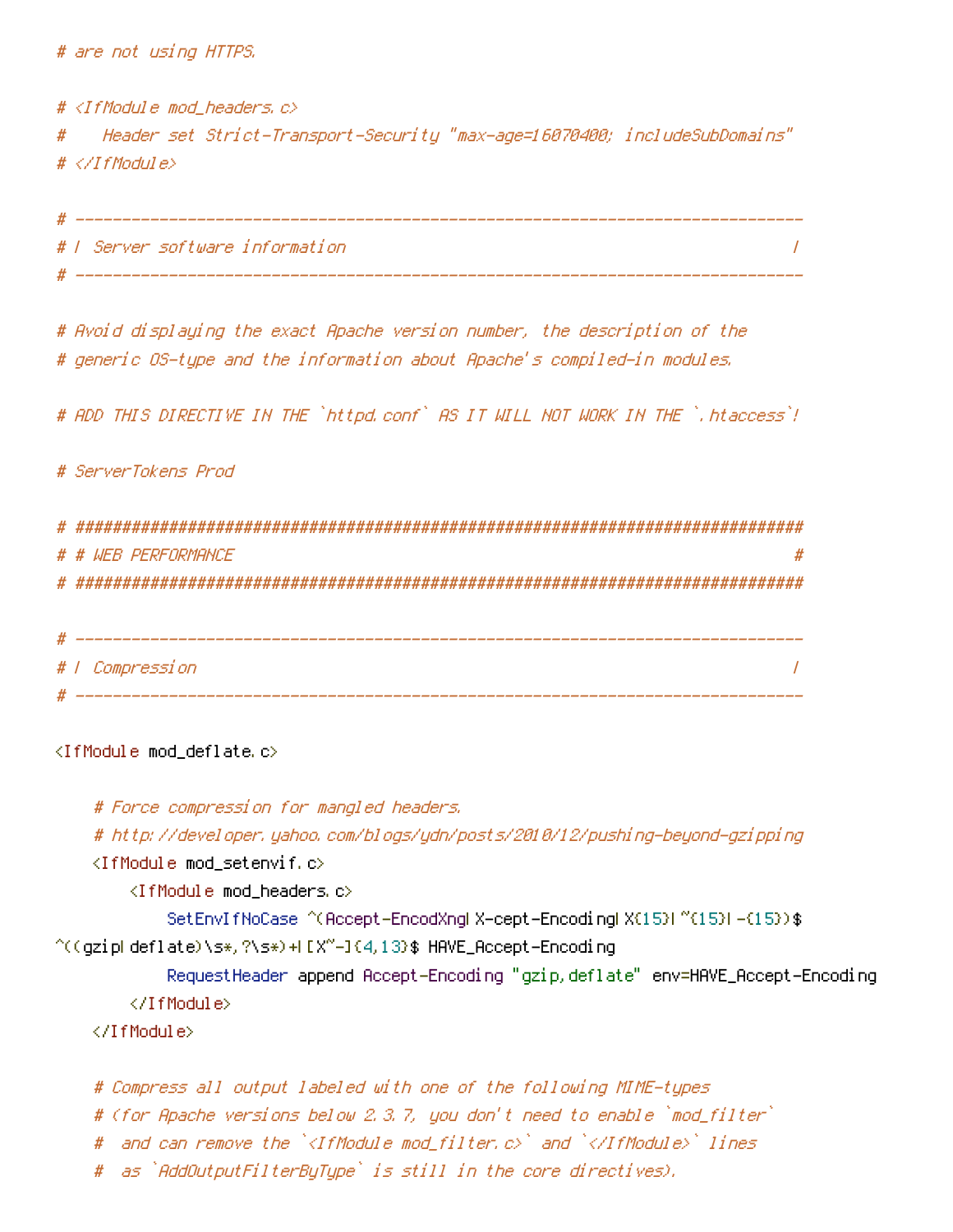<IfModule mod filter.c> AddOutputFilterByType DEFLATE application/atom+xml \ application/javascript \ application/json \ application/ld+json \ application/rss+xml \ application/vnd.ms-fontobject \  $application/x-font-ttf \ N$ application/x-web-app-manifest+json \ application/xhtml+xml \ application/xml \ font/opentupe \ image/svq+xml \ imaqe/x−icon \ text/css \ text/html \ text/plain \ text/x-component \ text/xml </IfModule> </IfModule> 

# 1 Content transformations  $\prime$ 

# Prevent mobile network providers from modifying the website's content. # http://www.w3.org/Protocols/rfc2616/rfc2616-sec14.html#sec14.9.5.

 $#$  <IfModule mod headers,  $c$ > Header set Cache-Control "no-transform" #  $# \langle \angle I$ fModule $\rangle$ # | ETags  $\overline{I}$ 

# Remove `ETags` as resources are sent with far-future expires headers. # http://developer.yahoo.com/performance/rules.html#etags.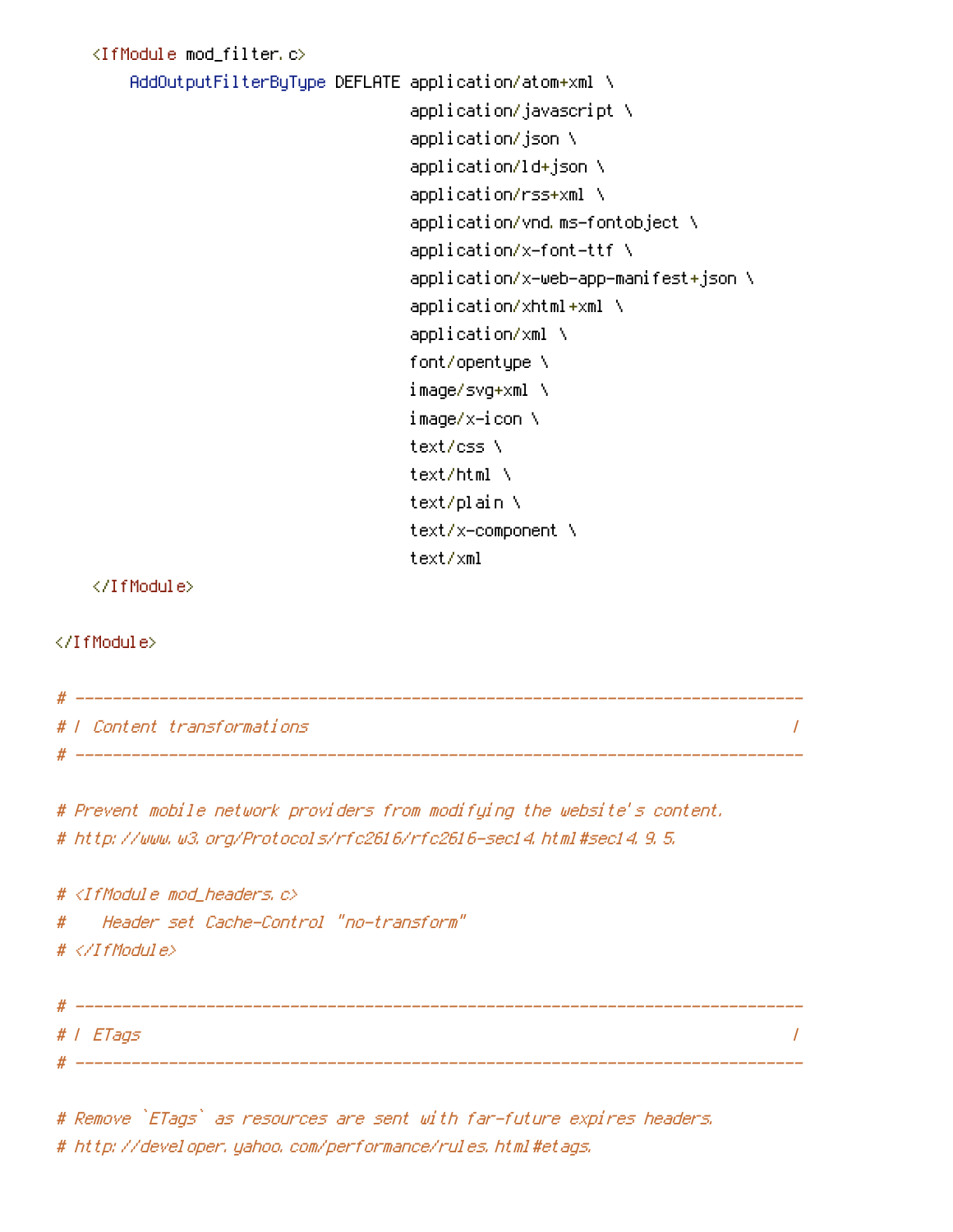# `FileETag None` doesn't work in all cases. <IfModule mod\_headers.c> Header unset ETag </IfModule> FileETag None # ----------# | Expires headers # The following expires headers are set pretty far in the future. If you # don't control versioning with filename-based cache busting, consider # lowering the cache time for resources such as style sheets and JavaScript # files to something like one week. <IfModule mod\_expires.c> ExpiresActive on ExpiresDefault  $#$   $CSS$ ExpiresByType text/css # Data interchange

ExpiresByType application/json "access plus 0 seconds" "access plus 0 seconds" ExpiresByType application/ld+json "access plus 0 seconds" ExpiresByType application/xml ExpiresByType text/xml "access plus 0 seconds"

 $\prime$ 

"access plus 1 month"

"access plus 1 year"

# Favicon (cannot be renamed!) and cursor images  $"$ access plus 1 week $"$ ExpiresByType image/x-icon # HTML components (HTCs) ExpiresByType text/x-component "access plus 1 month" # HTML "access plus 0 seconds" ExpiresByType text/html # JavaScript ExpiresByType application/javascript "access plus 1 year"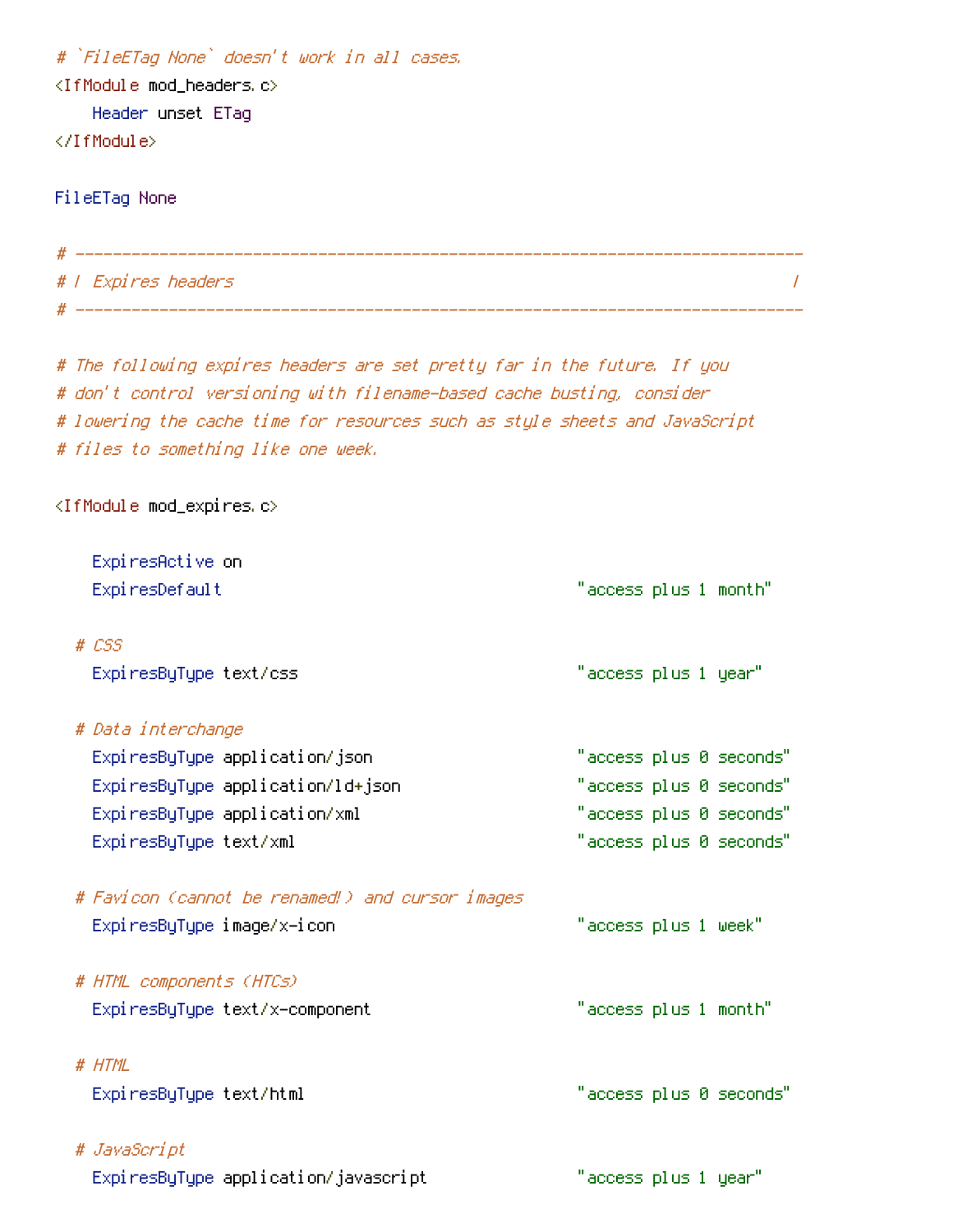| # Manifest files                                  |                        |
|---------------------------------------------------|------------------------|
| ExpiresByType application/x-web-app-manifest+json | "access plus 0 seconds |
| ExpiresByType text/cache-manifest                 | "access plus 0 seconds |
| # Media                                           |                        |
| ExpiresByType audio/ogg                           | "access plus 1 month"  |
| ExpiresByType image/gif                           | "access plus 1 month"  |
| ExpiresByType image/jpeg                          | "access plus 1 month"  |
| ExpiresByType image/png                           | "access plus 1 month"  |
| ExpiresByType video/mp4                           | "access plus 1 month"  |
| ExpiresByType video/ogg                           | "access plus 1 month"  |
| ExpiresByType video/webm                          | "access plus 1 month"  |
| # Web feeds                                       |                        |
| ExpiresByType application/atom+xml                | "access plus 1 hour"   |
| ExpiresByType application/rss+xml                 | "access plus 1 hour"   |
| # Web fonts                                       |                        |
| ExpiresByType application/font-woff               | "access plus 1 month"  |
| ExpiresByType application/vnd.ms-fontobject       | "access plus 1 month"  |
| ExpiresByType application/x-font-ttf              | "access plus 1 month"  |
| ExpiresByType font/opentype                       | "access plus 1 month"  |
| ExpiresByType image/svg+xml                       | "access plus 1 month"  |
|                                                   |                        |
|                                                   |                        |

| #   Filename-based cache busting |  |
|----------------------------------|--|
|                                  |  |

# If you're not using a build process to manage your filename version revving, # you might want to consider enabling the following directives to route all # requests such as `/css/style.12345.css` to `/css/style.css`.

# To understand why this is important and a better idea than `\* css?v231`, read: # http://stevesouders.com/blog/2008/08/23/revving-filenames-dont-use-querystring

# <IfModule mod rewrite.c>

 $\mathbf{r}$ 

- ReuriteCond %(REQUEST\_FILENAME) !- f #
- ReuriteRule  $\Upsilon$ , +)\, (\d+)\, (jslcsslpngljpe?glgif)\$ \$1, \$3 [L]  $#$